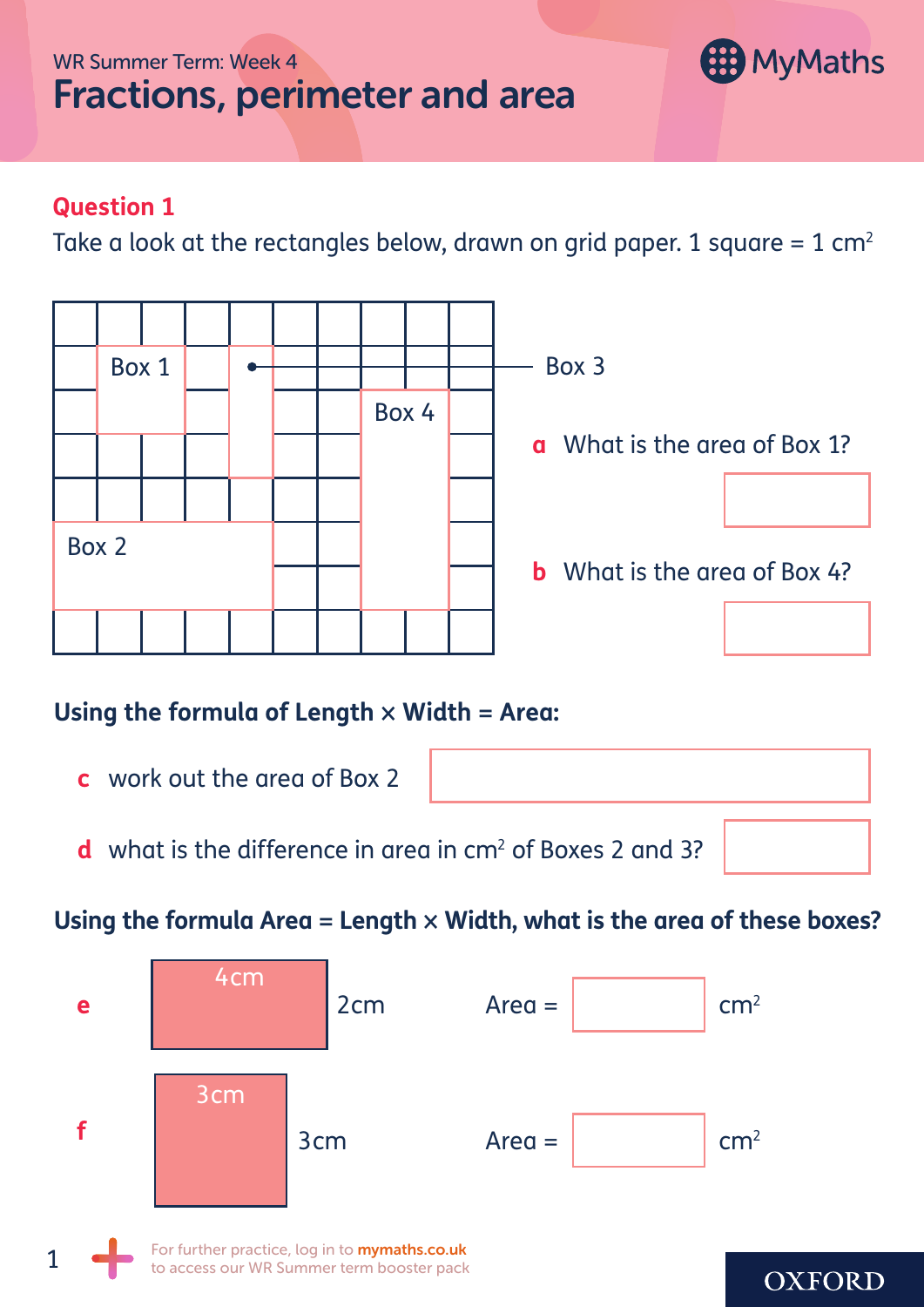#### WR Summer Term: Week 4

# Fractions, perimeter and area



#### **Question 2**

Some parts of these rectangles have been shaded. Can you show these as fractions?



## Can you show an equivalent fraction for each of the above?



#### **Question 3**

2

Can you match these pairs of equivalent fractions?



For further practice, log in to **mymaths.co.uk** to access our WR Summer term booster pack

#### **OXFORD**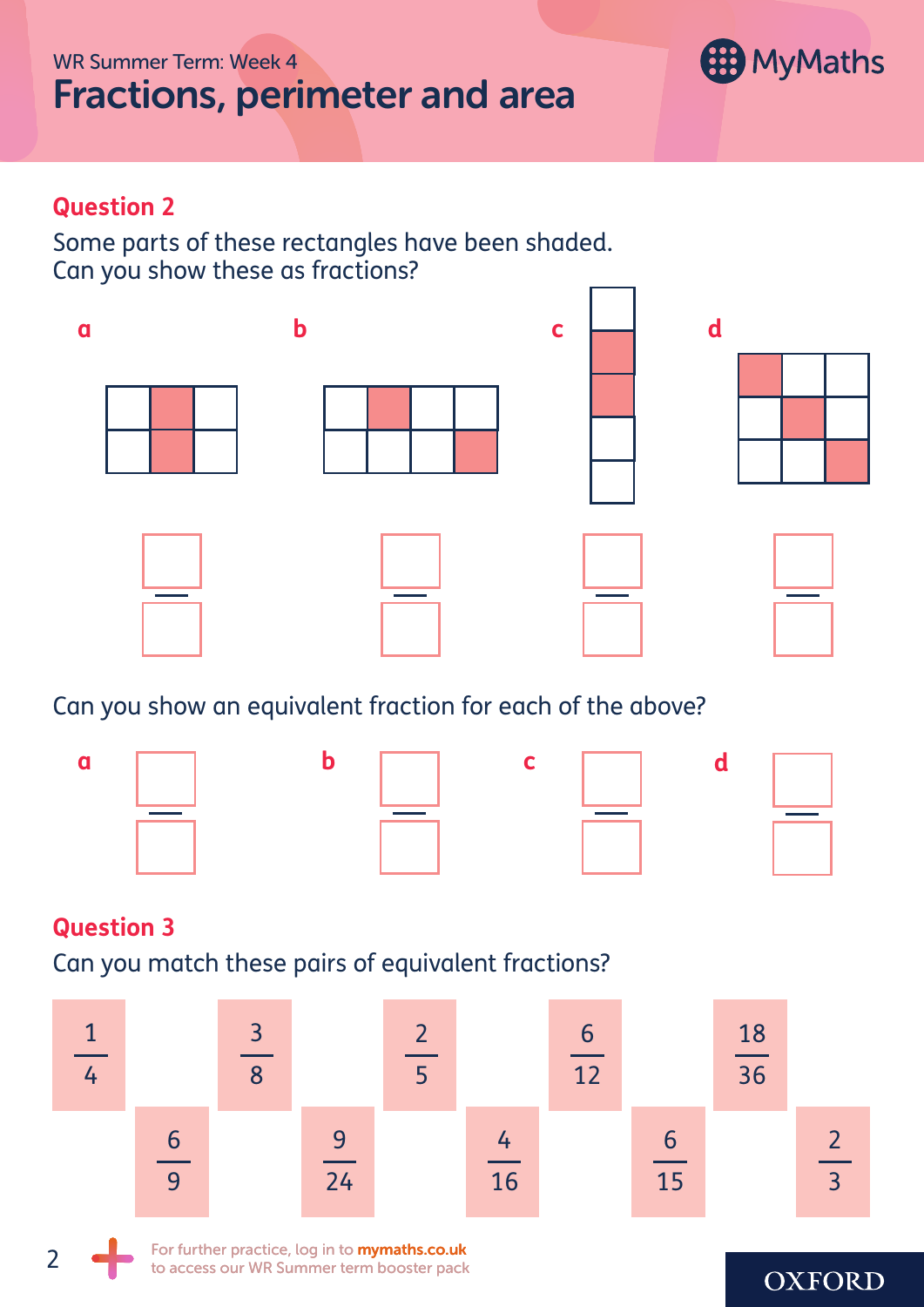WR Summer Term: Week 4

# Fractions, perimeter and area



#### **Question 4**

Convert these improper fractions and mixed numbers. Give your answers in their lowest terms.



### Can you order the fractions **a** to **j** from the smallest to the largest?

3

## **OXFORD**